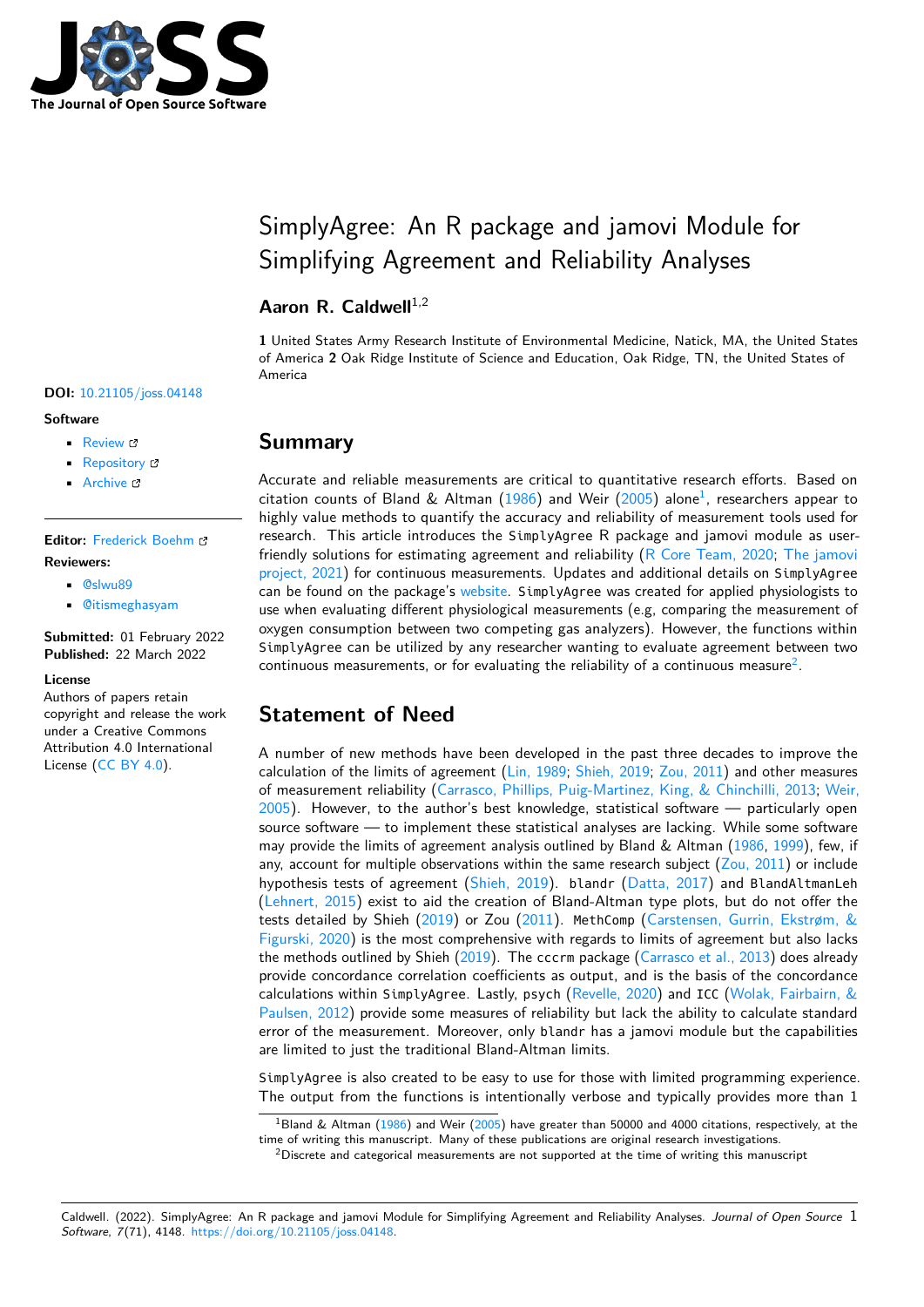

measure of agreement or reliability. The hope is that researchers who use these functions will not limit their interpretations of the results to 1 numeric value, but instead look at the totality of the results (estimates and confidence intervals) for their interpretation.

Additionally, many researchers may not have the skills necessary to write the code, from scratch, in order to implement many of the newest techniques. The jamovi project  $(2021)$  is a open source statistical platform that provides a graphical user interface (GUI), and therefore is an accessible source for researchers, or even students, without coding experience. Therefore, a jamovi module of SimplyAgree was also created in order to reach those researchers who may not have the coding expertise required to effectively use the R package.

### **Current R Capabilities**

The R package SimplyAgree, currently v0.0.2 on the comprehensive R archive network (CRAN), implements a number of useful agreement and reliability analyses.

The current release of the R package can be downloaded directly from CRAN in R:

install.packages("SimplyAgree")

Or, the developmental version, can be downloaded from GitHub:

devtools::install\_github("arcaldwell49/SimplyAgree")

There are 2 vignettes that document the major functions within the package that can be found on the package's website (https://aaroncaldwell.us/SimplyAgree). Overall, there are 6 fundamental functions, all with generic plot and print methods, within the R package:

- 1. agree\_test: Simple Test of Agreement. This is function performs agreement analyses on two vectors of the same length, and is designed for analyses that were described by Bland & Altman [\(1986,](#page-4-0) [1999\)](#page-4-2). In addition to providing the traditional Bland-Altman limits of agreement, the function provides a hypothesis test [\(Shieh, 2019\)](#page-5-4), and provides the concordance correlation coefficient [\(Lin, 1989\)](#page-5-3).
- 2. agree\_reps: Test of Agreement for Replicate Data. This function provides the limits of agreement described by Zou  $(2011)$  for data where the mean, per subject, does not vary. In addition, the concordance correlation coefficient, calculated by U-statistics, is also provided in the output [\(Carrasco et al., 2013\)](#page-4-1).
- 3. agree\_nest: Test of Agreement for Nested Data. This function provides the limits of agreement described by Zou [\(2011\)](#page-5-5) for data where the mean, per subject, does vary. Similar to the replicate data function, the concordance correlation coefficient, calculated by U-statistics, is provided in the output [\(Carrasco et al., 2013\)](#page-4-1).
- 4. Loa mixed: Bootstrapped Limits of Agreement for Nested Data. This function calculates limits of agreement using a non-parametric bootstrap method, and can allow the underlying mean to vary (replicate data) or not (nested data).
- 5. blandPowerCurve: Power Analysis for Bland-Altman Limits of Agreement. This function implements the formula outlined by Lu et al.  $(2016)$ . This allows for power calculations for the Bland  $\&$  Altman [\(1999\)](#page-4-2) limits of agreement. The function find n can then be used to find the sample size at which adequate power (defined by the user) is achieved.
- 6. reli\_stats: Reliability Statistics. This function calculates and provides as output the statistics outlined by Weir [\(2005\)](#page-5-0). This includes an array of intraclass correlation coefficients, the coefficient of variation, and the standard error of measurement.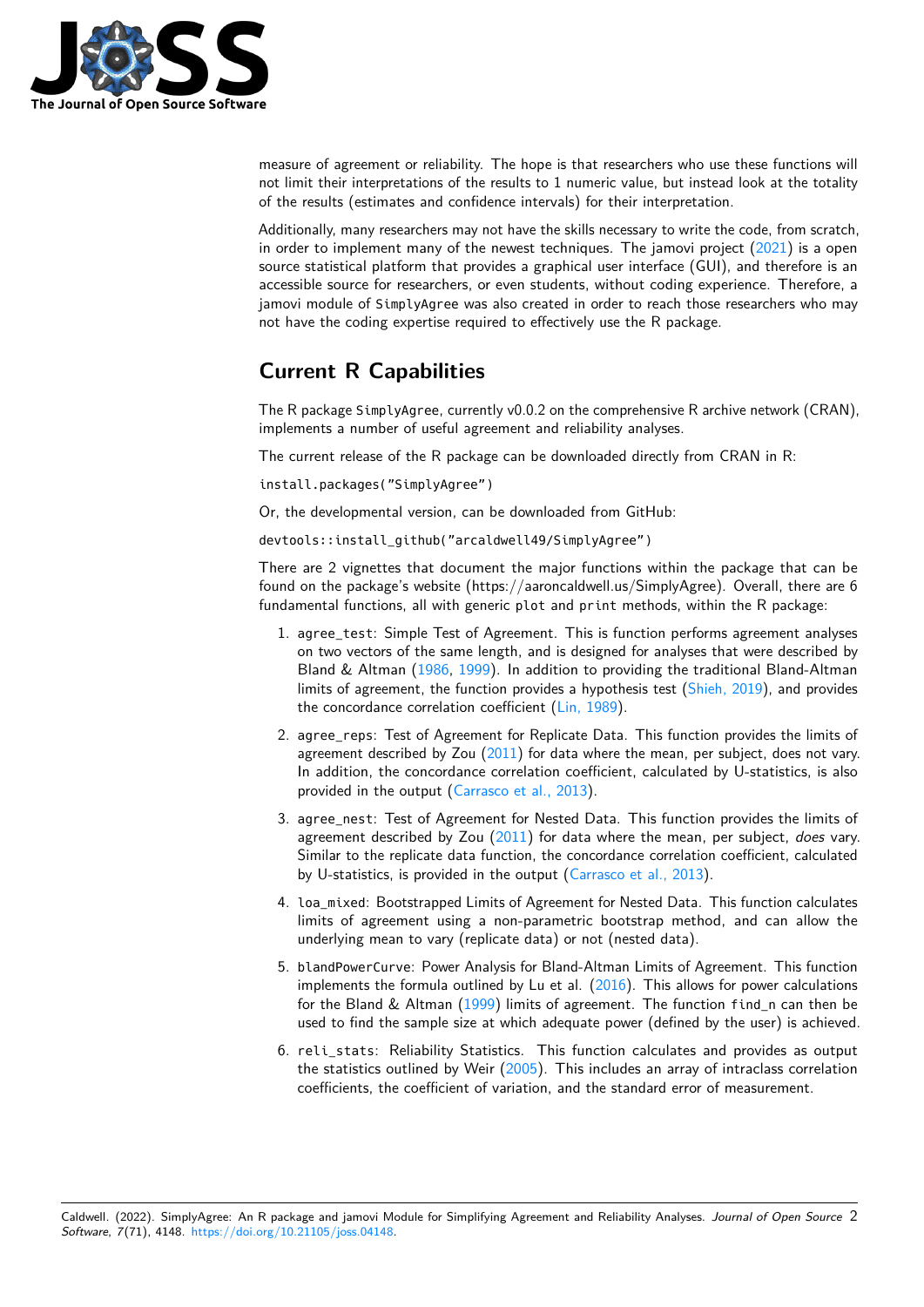

# **Current jamovi Capabilities**

The jamovi module can be added to the jamovi directly from the "add module" tab in the GUI.



Figure 1: How to add a module in jamovi.

The SimplyAgree module is then available on the main menu, and within it there are three analysis options.

| SimplyAgree          | <b>TOSTER</b>                            |  |
|----------------------|------------------------------------------|--|
|                      | Simple Agreement Analysis                |  |
|                      | Nested/Replicate Data Agreement Analysis |  |
| Reliability Analysis |                                          |  |
|                      |                                          |  |

**Figure 2:** SimplyAgree in jamovi.

The three analysis options essentially enable jamovi users to complete some of the same analyses available in the R package.

1. The simple agreement analysis incorporates the agree\_test function. Users have the option of including the concordance correlation coefficient, and plots of the data.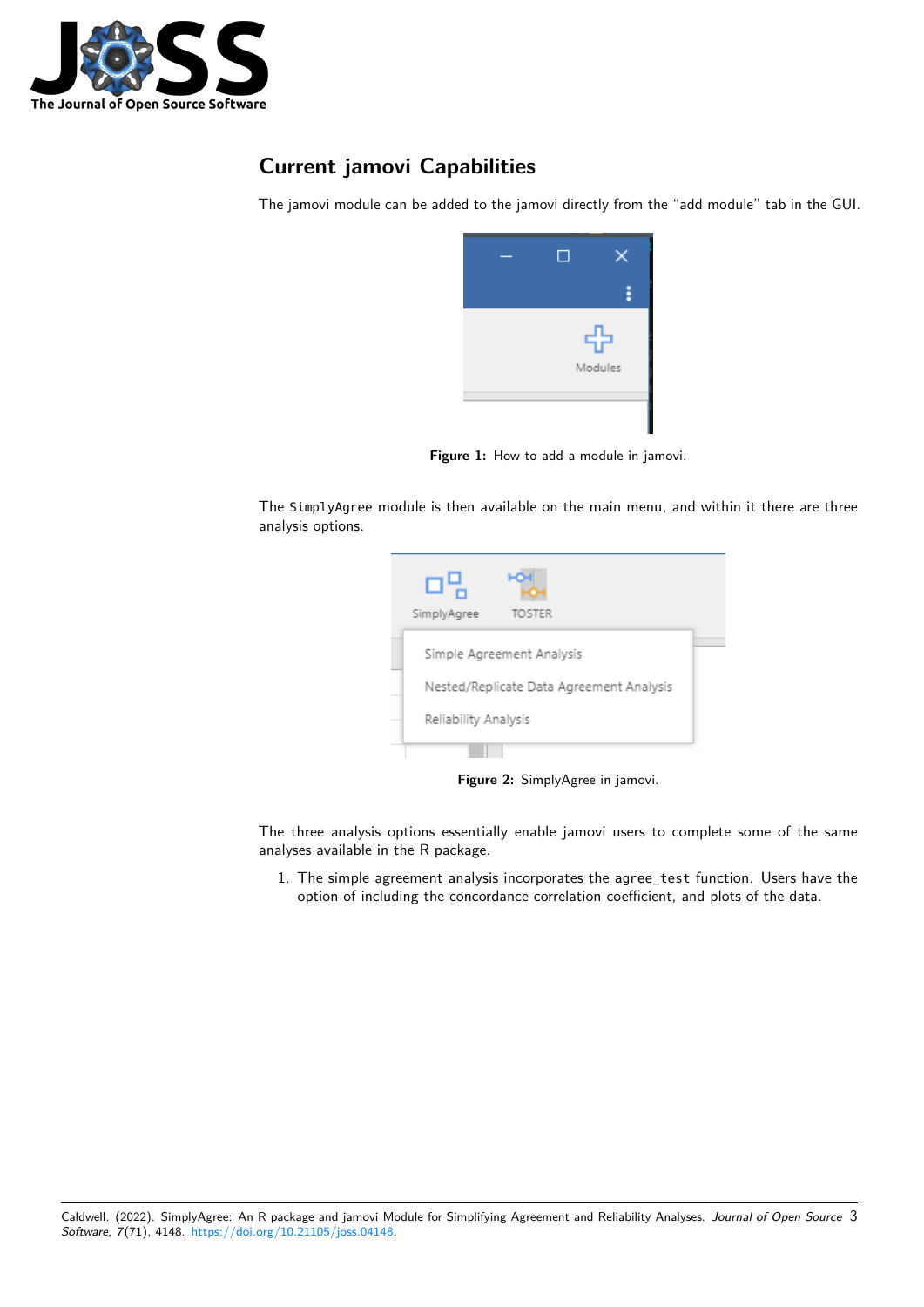

| Simple Agreement Analysis                                                            | $\rightarrow$                                                                                 | <b>Results</b>                                                                                                                                                                                                                          |
|--------------------------------------------------------------------------------------|-----------------------------------------------------------------------------------------------|-----------------------------------------------------------------------------------------------------------------------------------------------------------------------------------------------------------------------------------------|
| <b>Co</b> id<br>Q                                                                    | Method 1<br>$\bigtriangledown$ x<br>$\rightarrow$<br>Method 2<br>$\bullet$ y<br>$\rightarrow$ | <b>Simple Agreement Analysis</b><br>Limit of Agreement = 95%<br>alpha =0.05 95% Confidence Interval<br>Shieh Test of Agreement<br>Exact C.I.: [-2.6418, 3.5184]<br>Hypothesis Test: don't reject h0                                     |
| 95<br>Confidence level (%)<br>95<br>Agreement level (%)<br>Agreement bound $(\pm)$ 2 | Concordance Correlation Coefficient (CCC)<br>Bland-Altman plot<br>Line-of-Identity plot       | [3]<br>Bland-Altman Limits of Agreement<br>Estimate Lower C.I. Upper C.I<br>0.438<br>$-0.167$<br>1.04<br>Mean Bias<br>Lower Limit of Agreement<br>$-1.947$<br>$-1.08$<br>$-2.811$<br>Upper Limit of Agreement<br>2.824<br>3.69<br>1.960 |
|                                                                                      |                                                                                               | Concordance Correlation Coefficient<br>Estimate Lower C.I. Upper C.I<br>CCC<br>0.479<br>0.128<br>0.724                                                                                                                                  |

**Figure 3:** Sample Output from the Simple Agreement Analysis.

2. The nested/replicate agreement analysis uses the agree\_nest and agree\_reps function to perform the analyses. The agree\_reps function is used if "Assume underlying value does not vary?" is selected; otherwise agree\_nest is used.

| Nested/Replicate Data Agreement Analysis<br>Q                                    | $\rightarrow$<br>Method 1<br>$\bullet$ x<br>$\rightarrow$<br>Method 2<br>$\bullet$<br>$\rightarrow$<br>Subject Identifier                                         | <b>Nested/Replicate Data Agreement Analysis</b><br>Limit of Agreement = 95%<br>alpha =0.05 95% Confidence Interval<br>Hypothesis Test: don't reject h0<br>[3]                                                                                                                                                  |
|----------------------------------------------------------------------------------|-------------------------------------------------------------------------------------------------------------------------------------------------------------------|----------------------------------------------------------------------------------------------------------------------------------------------------------------------------------------------------------------------------------------------------------------------------------------------------------------|
| 95<br>Confidence level (%)<br>95<br>Agreement level (%)<br>Agreement bound (±) 2 | <b>B</b> id<br>$\rightarrow$<br>Concordance Correlation Coefficient (CCC)<br>Assume underlying value does not vary?<br>Bland-Altman plot<br>Line-of-Identity plot | Zou's MOVER Limits of Agreement<br>Estimate Lower C.I. Upper C.I<br>0.710<br>Mean Rias<br>$-0.682$<br>2.103<br>$-2.154$<br>Lower Limit of Agreement<br>$-9.823$<br>$-0.347$<br>3.574<br>Upper Limit of Agreement<br>1.767<br>11.243<br>Concordance Correlation Coefficient<br>Estimate Lower C.I.<br>Upper C.I |
|                                                                                  |                                                                                                                                                                   | CCC<br>0.479<br>0.243<br>0.662                                                                                                                                                                                                                                                                                 |

**Figure 4:** Sample Output from the Nested/Replicate Agreement Analysis.

3. The reliability analysis utilizes reli\_stats to calculate reliability statistics.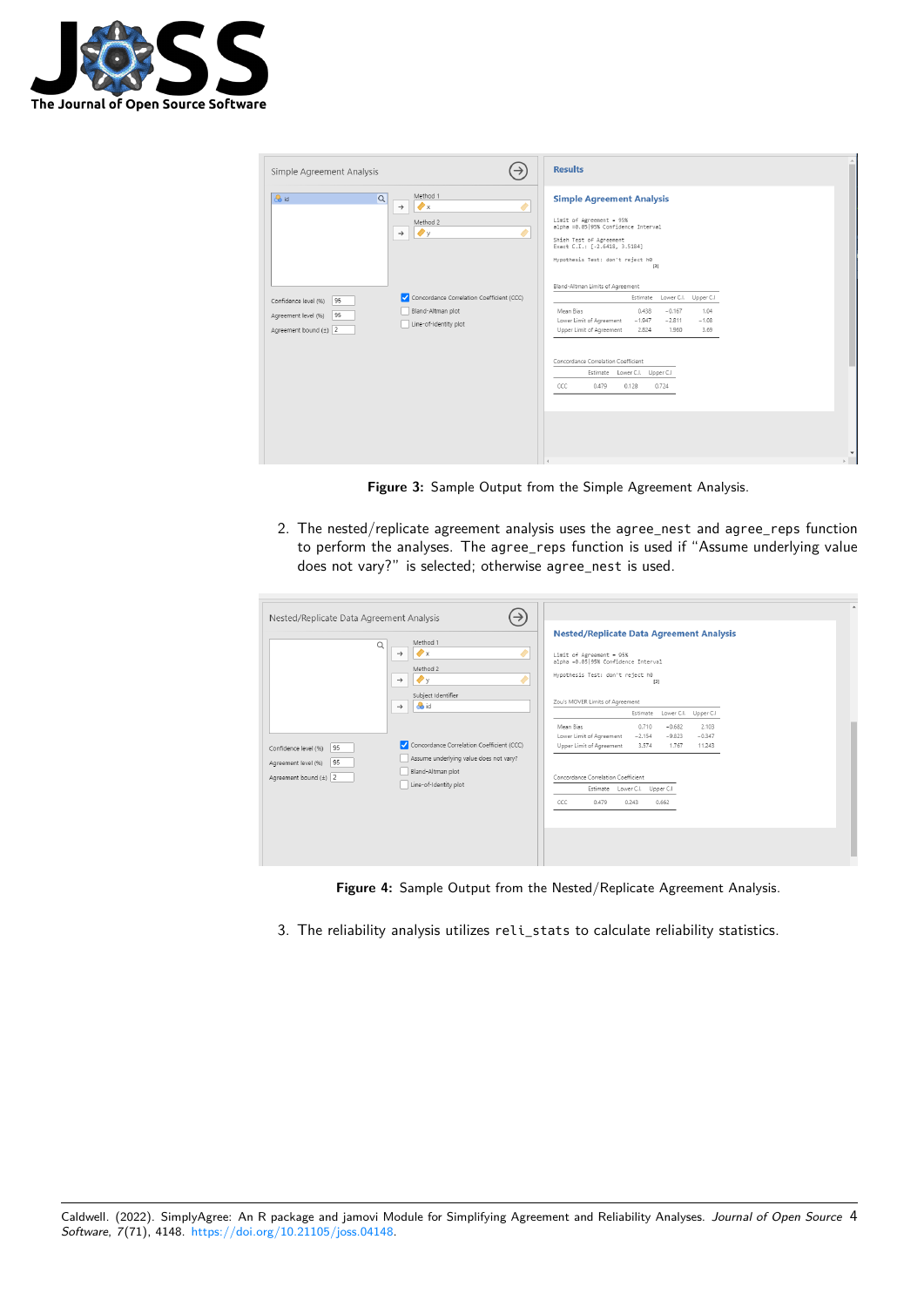

| Reliability Analysis                                                                       | $\rightarrow$ | $\overline{\mathbf{C}}$<br>VAT2                                                                                                                                                                                                                               | リスキス                                                                                    | U.UUZ |       |          |          |
|--------------------------------------------------------------------------------------------|---------------|---------------------------------------------------------------------------------------------------------------------------------------------------------------------------------------------------------------------------------------------------------------|-----------------------------------------------------------------------------------------|-------|-------|----------|----------|
| Measurements<br><b>&amp;</b> id<br>$\alpha$<br>$\bullet$ x<br>$\rightarrow$<br>$\bullet$ y |               | <b>Reliability Analysis</b><br>Coefficient of Variation (%): 12.35<br>Standard Error of Measurement (SEM): 0.8634<br>Standard Error of the Estimate (SEE): 0.9145<br>Standard Error of Prediction (SEP): 1.5457<br>[3]<br>Intraclass Correlation Coefficients |                                                                                         |       |       |          |          |
|                                                                                            |               | model                                                                                                                                                                                                                                                         | measures                                                                                | type  | ICC   | lower.ci | upper.ci |
| Confidence level (%) 95                                                                    |               | one-way random                                                                                                                                                                                                                                                | Agreement                                                                               | ICC1  | 0.496 | 0.163    | 0.730    |
|                                                                                            |               | two-way random                                                                                                                                                                                                                                                | Agreement                                                                               | ICC2  | 0.510 | 0.191    | 0.736    |
|                                                                                            |               | two-way fixed                                                                                                                                                                                                                                                 | Consistency                                                                             | ICC3  | 0.538 | 0.212    | 0.757    |
| Variance Components                                                                        |               | one-way random                                                                                                                                                                                                                                                | Avg. Agreement                                                                          | ICC1k | 0.663 | 0.281    | 0.844    |
| Plot Data                                                                                  |               | two-way random                                                                                                                                                                                                                                                | Avg. Agreement                                                                          | ICC2k | 0.675 | 0.321    | 0.848    |
|                                                                                            |               | two-way fixed                                                                                                                                                                                                                                                 | Avg. Consistency ICC3k                                                                  |       | 0.700 | 0.349    | 0.862    |
|                                                                                            |               | Variance Components<br>Component Variance<br>ID<br>Items<br>Residual<br>Total                                                                                                                                                                                 | Percent<br>0.5097<br>0.8695<br>0.0909<br>0.0533<br>0.7454<br>0.4370<br>1.7059<br>1.0000 |       |       |          |          |

**Figure 5:** Sample Output from the Reliability Analsyis.

### **Acknowledgements**

I would like the thank Ashley Akerman for his kind feedback during the development of SimplyAgree.

The opinions or assertions contained herein are the private views of the author and are not to be construed as official or reflecting the views of the Army or the Department of Defense. Any citations of commercial organizations and trade names in this report do not constitute an official Department of the Army endorsement of approval of the products or services of these organizations. No authors have any conflicts of interest to disclose. Approved for public release; distribution is unlimited.

### **References**

- <span id="page-4-0"></span>Bland, J. M., & Altman, D. G. (1986). Statistical methods for assessing agreement between two methods of clinical measurement. The Lancet, 327(8476), 307–310. doi[:10.1016/](https://doi.org/10.1016/s0140-6736(86)90837-8) [s0140-6736\(86\)90837-8](https://doi.org/10.1016/s0140-6736(86)90837-8)
- <span id="page-4-2"></span>Bland, J. M., & Altman, D. G. (1999). Measuring agreement in method comparison studies. Statistical Methods in Medical Research, 8(2), 135–160. doi[:10.1177/](https://doi.org/10.1177/096228029900800204) [096228029900800204](https://doi.org/10.1177/096228029900800204)
- <span id="page-4-1"></span>Carrasco, J. L., Phillips, B. R., Puig-Martinez, J., King, T. S., & Chinchilli, V. M. (2013). Estimation of the concordance correlation coefficient for repeated measures using SAS and R. Computer Methods and Programs in Biomedicine, 109(3), 293–304. doi[:10.1016/](https://doi.org/10.1016/j.cmpb.2012.09.002) [j.cmpb.2012.09.002](https://doi.org/10.1016/j.cmpb.2012.09.002)
- <span id="page-4-5"></span>Carstensen, B., Gurrin, L., Ekstrøm, C. T., & Figurski, M. (2020). MethComp: Analysis of agreement in method comparison studies. Retrieved from [https://CRAN.R-project.org/](https://CRAN.R-project.org/package=MethComp) [package=MethComp](https://CRAN.R-project.org/package=MethComp)
- <span id="page-4-3"></span>Datta, D. (2017). Blandr: A Bland-Altman method comparison package for R. doi[:10.5281/](https://doi.org/10.5281/zenodo.824514) [zenodo.824514](https://doi.org/10.5281/zenodo.824514)
- <span id="page-4-4"></span>Lehnert, B. (2015). BlandAltmanLeh: Plots (slightly extended) Bland-Altman plots. Retrieved from <https://CRAN.R-project.org/package=BlandAltmanLeh>